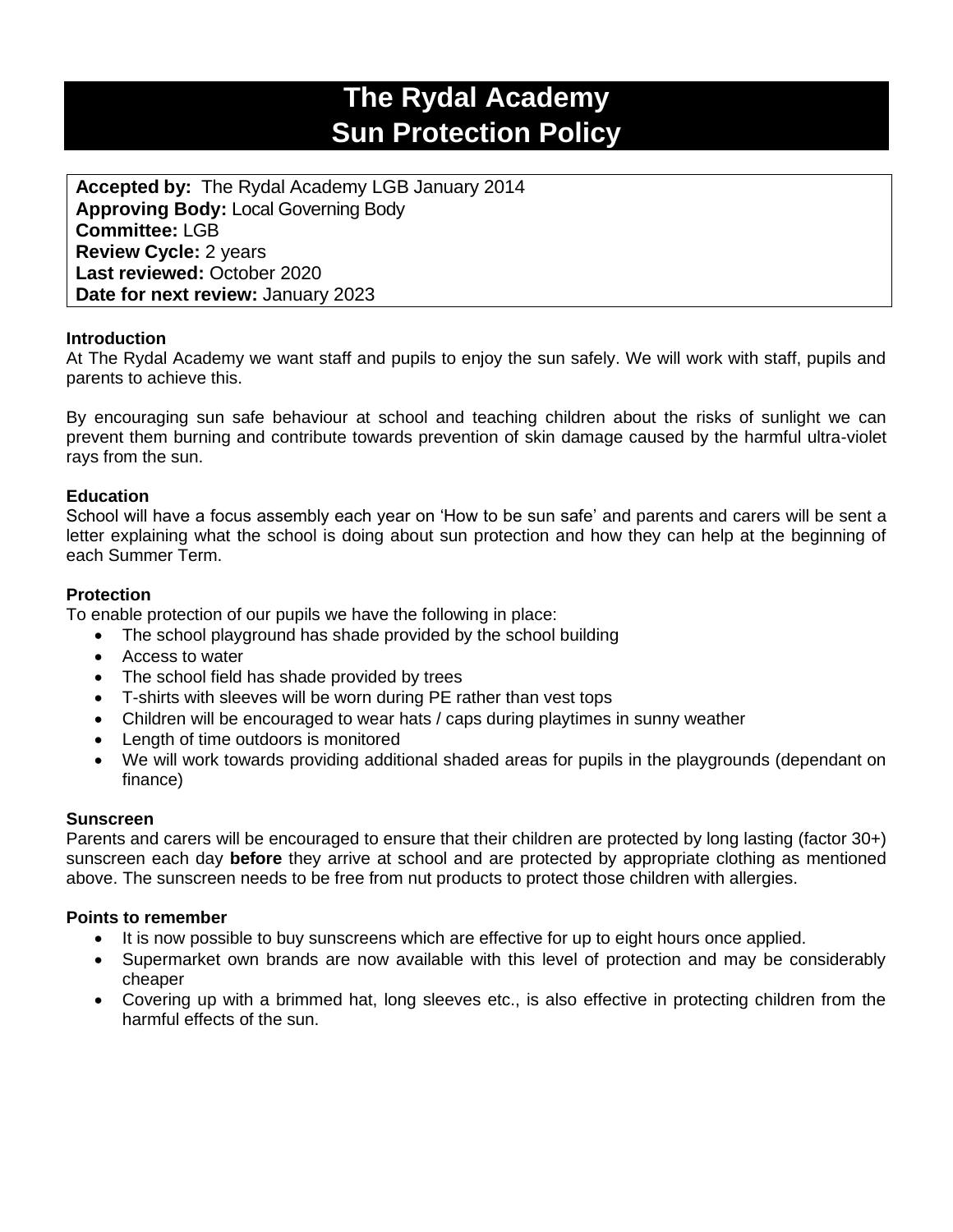

The Rydal Academy Rydal Road, Darlington, DL1 4BH Tel: 01325 380784



Targeting Potential, Raising Aspirations, Achieving Excellence

Email: officeadmin@rydal.swiftacademies.org.uk Website: www.therydalacademy.co.uk Chief Executive: Mr D Judson, BEd, NPQH Head Teacher: Mr J Armitage BEd (Hons), NPQH

#### **Sun Protection**

Dear Parents / carers,

I wanted to write and tell you about our **sun protection policy**. We have developed this with the help of parents, teachers and pupils to ensure that we can all enjoy the sun safely during school time.

The sun's rays are particularly strong over the summer and they can damage children's skin. This may not seem like a problem right now, but sadly it can lead to **skin cancer** in later life. Your child's health and well-being are very important to us, which is why we have decided to:

- have one focus Assembly on sun safety at the beginning of the Summer Term
- provide more shade in the playground (dependent on finance)
- encourage pupils to wear hats and t-shirts when outside
- pupils to use at least factor 30+ long lasting sunscreen in summer months.

Your support is very important if our policy is going to work. You can help by:

- talking to your child about the importance of sun protection at home
- sending your child to school with a wide brimmed hat or cap
- applying long-lasting high protection sunscreen (nut free) to your children before school

School is committed to providing a safe place where children can play outside and be protected from skin damage caused by the harmful ultra-violet rays from the sun.

To allow us to continue providing safe outdoor play will you please refer to our Sun Protection Policy (available from the school office and school website).

Thank you for your support.

Yours sincerely

Mr J M Armitage Headteacher



The Rydal Academy is part of the Swift Academies Trust - REGISTERED COMPANY No: 753327